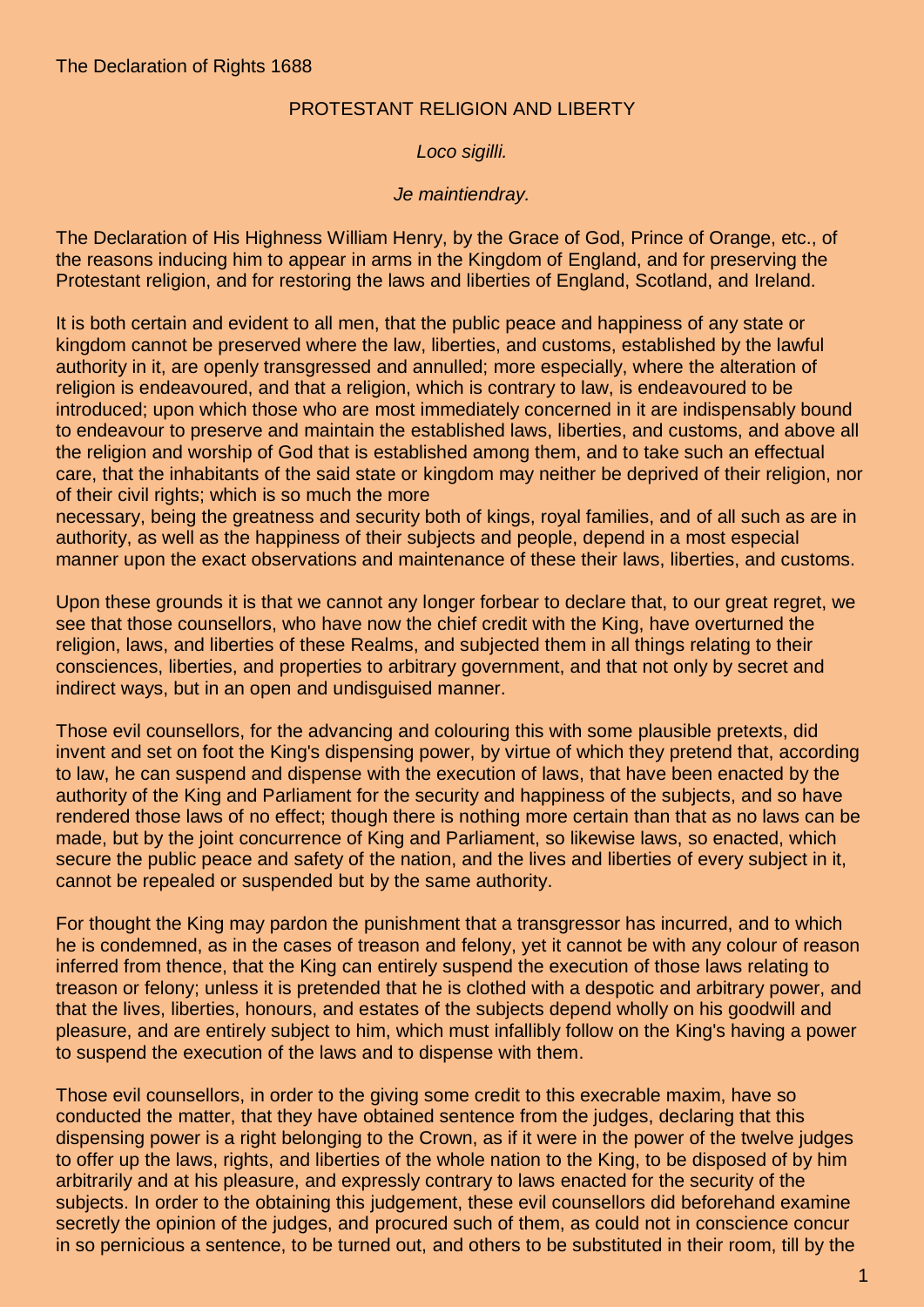changes which were made in the courts of judicature they at last obtained that judgment. And they have raised some to those trusts who have made open profession of the popish religion, though those are by law rendered incapable of such employments.

It is also manifest and notorious, that as His Majesty was, upon his coming to the Crown, received and acknowledged by all the subjects of England, Scotland, and Ireland, as their King, without the least opposition, though he then made open profession of the popish religion, so he did then promise, and solemnly swear at his coronation, that he would maintain his subjects in the free enjoyment of their laws and liberties, and, in particular, that he would maintain the Church of England as it was established by law. It is likewise certain, that there hath been at diverse and sundry times several laws enacted for the preservation of those rights, and liberties, and of the Protestant religion; and among other securities it has been enacted, that all persons whatsoever that are advanced to any ecclesiastical dignity, or bear office in either University, and all others that should be put into any employment, civil or military, should declare that they were not papists, but were of the Protestant religion, and that by their taking the Oaths of Allegiance and Supremacy and the Test, yet those evil counsellors have in effect annulled and abolished all those laws, both with relation to ecclesiastical and civil employments.

In order to ecclesiastical dignities and offices, they have not only without any colour of law, but against most expressive laws to the contrary, set up a commission of a certain number of persons, to whom they have committed the cognizance and direction of all ecclesiastical matters; in which commission there hath been, and still is, one of His Majesty's Ministers of State who makes now public profession of the popish religion, and, at the time of his first professing of it, declared that for a great while before he had believed that to be the only true religion. By all which the deplorable state to which the Protestant religion is reduced is apparent, since the affairs of the Church of England are now put into the hands of persons, who have accepted of a commission that is manifestly illegal, and who have executed it contrary to all law; and that now one of their chief members has abjured the Protestant religion and declared himself a papist, by which he is become incapable of holding any public employment.

The said commissioners have hitherto given such proof of their submission tot he directions given them, that there is no reason to doubt, but they will still continue to promote all such designs as will be most agreeable to them; and those evil counsellors take care to raise none to any ecclesiastical dignities, but persons who have no zeal for the Protestant religion, and that hide now their unconcernedness for it under the specious pretence of moderation.

The said commissioners have suspended the Bishop of London, only because he refused to obey an order that was sent him to suspend a worthy divine, without so much as citing him before him to make his own defence, or observing the common form of process. They have tuned out a President chosen by the Fellows of Magdalen College, and afterwards all the Fellows, without so much as citing them before any court that could take legal cognizance of that affair, or obtaining any sentence against them by a competent judge. And the only reason that was given for their turning them out was their refusing to choose for their President a person that was recommended to them by the instigation of those evil counsellors, though the right of a free election belonged undoubtedly to them. But they were tuned out of their freeholds, contrary to law, and to that express provision of *Magna Carta*, that no man shall lose his life, or goods, but by the law of the land. And now those evil counsellors have put the said College wholly into the hands of papists, though, as it is abovesaid, they are incapable of all such employments, both by the law of the land and the statutes of the College.

The Commissioners have also cited before them all the Chancellors and Archdeacons of England, requiring them to certify to them the names of all such clergymen, as have read the King's Declaration for Liberty of Conscience, and of such as have not read it, without considering that the reading of it was not enjoined the clergy by the Bishops, who are their ordinaries. The illegality and incompetency of the said Court of Ecclesiastical Commissioners was so notoriously known, and it did so evidently appear that it tended to the subversion of the Protestant religion, that the most reverend Father in God, William, Archbishop of Canterbury, Primate and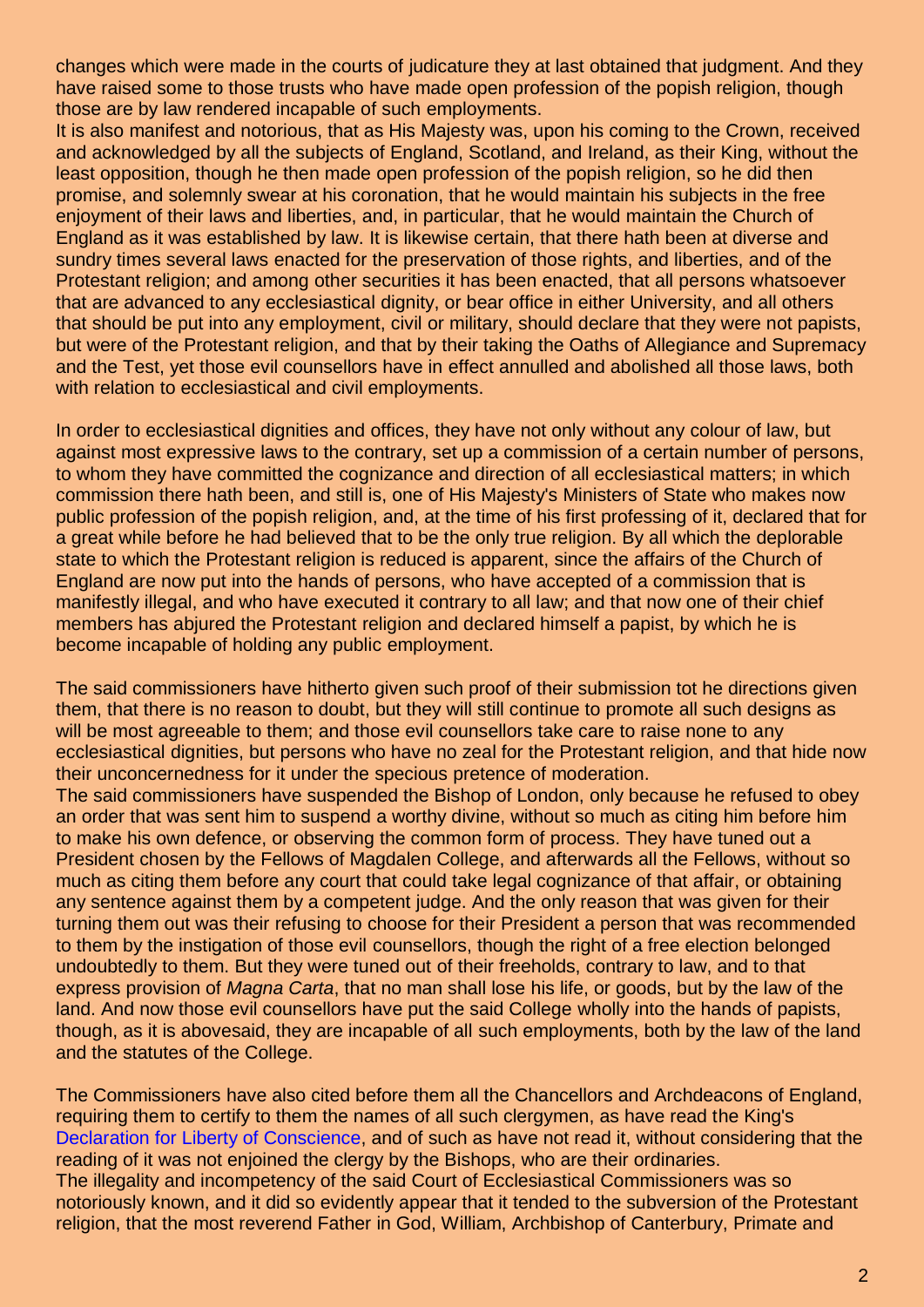Metropolitan of All England, seeing that it was raised for no other end, but to oppress such persons as were of eminent virtue, learning, and piety, refused to sit or to concur in it.

And though there are many express laws against all churches and chapels for the exercise of the popish religion, and also against all monasteries and convents, and, more particularly against the Order of the Jesuits, yet those evil counsellors have procured orders for the building of several churches and chapels for the exercise of that religion.

They have also procured diverse monasteries to be erected, and, in contempt of the law, they have not only set up several colleges of Jesuits in diverse places, for the corrupting of youth, but have raised up one of the order to be a Privy Counsellor and Minister of State.

By all which they do evidently shew that they are restrained by no rules of law whatsoever, but that they have subjected the honours and estates of the subjects and the established religion to a despotic power and arbitrary government: in all which they are served and seconded by these Ecclesiastical Commissioners.

They have also followed the same method in relation to civil affairs, for they have procured orders to examine all Lords Lieutenants, Deputy Lieutenants, Sheriffs, Justices of the Peace, and all others that were in any public employment, if they would concur with the King in the repeal of the Test and penal laws; and all such, whose conscience did not suffer them to comply with their designs, were tuned out, and others put in their places, who, they believed, would be more compliant to them in their designs of defeating the intent and execution of those laws, which have been made with so much care and caution for the security of the Protestant religion. And in many of these places they have put professed papists, though the law has disabled them, and warranted the subjects not tho have any regard to their orders.

They have also invaded the privileges and seized on the charters of most of those towns, that have a right to be represented by their burgesses in Parliament, and have procured surrenders to be made by them, by which the magistrates in them have delivered up all their rights and privileges to be disposed of at the pleasure of these evil counsellors, who have thereupon caused new magistrates in those towns, such as they can most entirely confide in; and in many of them they have popish magistrates, notwithstanding the incapacities under which the law has put them.

And whereas no nation whatsoever can subsist without the administration of good and impartial justice, upon which men's lives, liberties, honours, and estates do depend, those evil counsellors have subjected these to an arbitrary and despotic power. In the most important affairs they have endeavoured to discover beforehand the opinions of the judges, and have turned out such as they have found would not conform themselves to their intentions, and have put others in their places, of whom they were more assured, without any regard to their abilities. And they have not stuck to raise even professed papists to the courts of judicature, notwithstanding their incapacity by law, and that no regard is due to any sentences flowing from them.

They have carried this so far, as to deprive such judges, who, in the common administration of justice, showed that they were governed by their consciences, and not by the directions which the others gave them. By which it is apparent that they design to render themselves the absolute masters of the lives, honours, and estates of the subjects, of what rank or dignity soever they may be, and that without having any regard either to the equity of the cause, or to the consciences of the judges, whom they will have to submit in all thins to their own will and pleasure: hoping by such means to intimidate those who are yet in employment, as also such others as they shall think fit to put in the room of those whom they have turned out; and to make them see what they must look for, if they should at any time act in the least contrary to their good liking, and that no failings of that kind are pardoned in any persons whatsoever. A great deal of blood has been shed in many parts of the Kingdom by judges governed by those evil counsellors, against all the rules and forms of law, without so much as suffering the persons that were accused to plead in their own defence.

They have also, by putting the administration of justice into the hands of papists, brought all the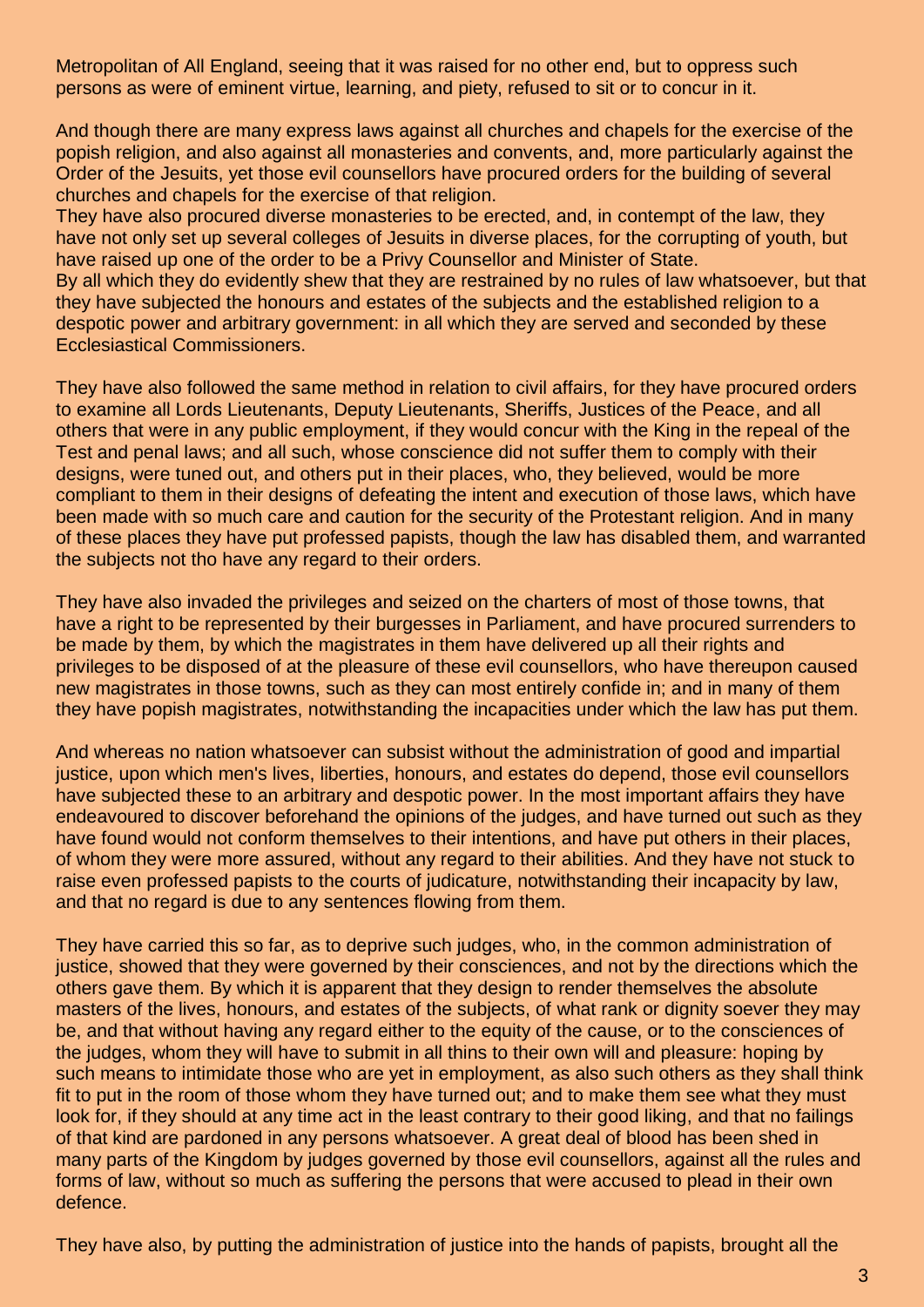matters of civil justice unto great uncertainties, with how much exactness and justice soever that these sentences may have been given: for, since the laws of the land do not only exclude papists from all places of judicature, but have put them under an incapacity, none are bound to acknowledge or obey their judgments, and all sentences given by them are null and void of themselves; so that all such persons, as have been cast in trials before such popish judges, may justly look on their pretended sentences as having no more force and efficacy, than the sentences of any private and unauthorized person whatsoever; so deplorable is the case of the subjects, who are obliged to answer such judges, that must in all things stick to the rules which are set them by those evil counsellors, who, as they raised them up to such employments, so can turn them out at pleasure; and who can never be esteemed lawful judges, so that all their sentences are in the construction of the law of no force or efficacy.

They have likewise disposed of all military employments in the same manner, for though the laws have not only excluded papists from all such employments, but have, in particular, provided that they should be disarmed, yet they in contempt of these laws have not only armed the papists, but have likewise raised them up to the greatest military trusts, both by sea and land, and that strangers as well as natives, and Irish as well as English; that so, by that means having rendered themselves masters both of the affairs of the Church, of the government of the nation, and of the course of justice, and subjected them all to a despotic and arbitrary power, they might be in a capacity to maintain and execute their wicked designs by the assistance of the Army, and thereby to enslave the nation.

The dismal effects of this subversion of the established religion, laws, and liberties in England appear more evidently to us by what we see done in Ireland, where the whole government is put in the hands of papists, and where the Protestant inhabitants are under the daily fears of what may be justly apprehended from the arbitrary power which is set up there; which has made great numbers of them leave that Kingdom, and abandon their estates in it, remembering well that cruel and bloody massacre which fell out in that island in the year 1641.

Those evil counsellors have also prevailed with the King to declare in Scotland that he is clothed with absolute power, and that all the subjects are bound to obey him without reserve, upon which he has assumed an arbitrary power, both over the religion and laws of that Kingdom; from all which it is apparent what is to be looked for in England, as soon as matters are duly prepared for it.

Those great and insufferable oppressions, and the open contempt of all law, together with the apprehensions of the sad consequences that must certainly follow upon it, have put the subjects under great and just fears, and have made them look after such lawful remedies as have been allowed of in all nations, yet all has been without effect. And these evil counsellors have endeavoured to make all men apprehend the loss of their lives, liberties, honours, and estates, if they should go about to preserve themselves from this oppression by petitions, representations, or other means authorized by law.

Thus did they proceed with the Archbishop of Canterbury, and the other bishops, who, having offered a most humble petition to the King in terms full of respect, and not exceeding the number limited by law, in which they set forth in short the reasons for which they could not obey that order, which by the instigation of those evil counsellors was sent them, requiring them to appoint their clergy to read in their churches the Declaration for Liberty of Conscience, were sent to prison, and afterwards brought to a trial, as if they had been guilty of some enormous crime. They were not only obliged to defend themselves in that pursuit, but to appear before professed papists, who had not taken the Test, and, by consequence, were men whose interest led them to condemn them; and the judges who gave their opinions in their favours were thereupon turned out.

And yet it cannot be pretended that any kings, how great soever their power has been, and how arbitrary and despotic soever they have been in the exercise of it, have ever reckoned it a crime for their subjects to come in all submission and respect, and in a due number, not exceeding the limits of the law, and to represent to them the reasons that made it impossible for them to obey their orders.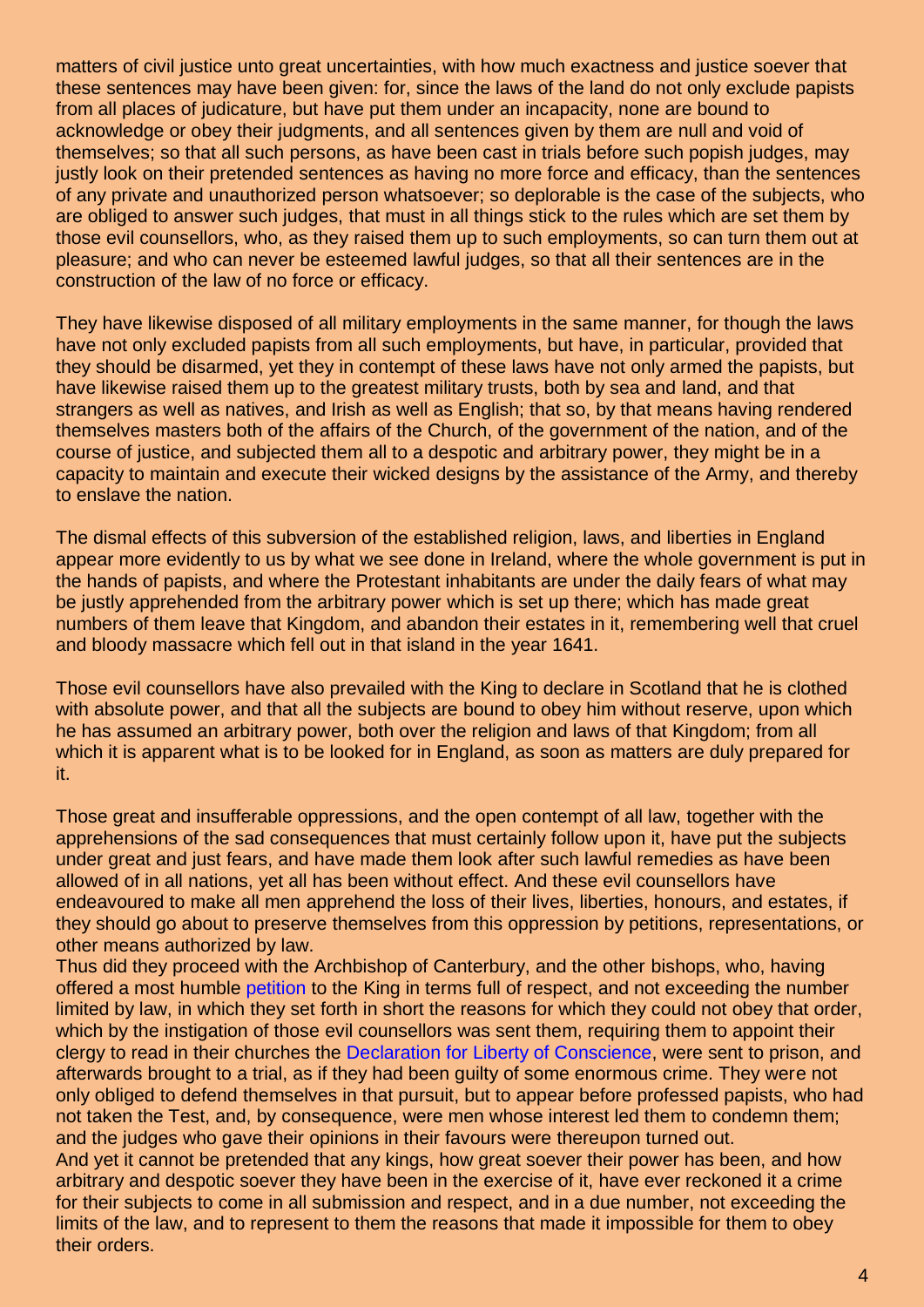Those evil counsellors have also treated a Peer of the Realm as a criminal, only because he said that the subjects were not bound to obey the orders of a popish justice of the peace, although it is evident that they being by law rendered incapable of all such trusts, no regard is due to their orders; this being the security which the people have by law for their lives, liberties, and estates, that they are not to be subjected to the arbitrary proceedings of papists, that are, contrary to law, put into any employments, civil or military.

Both we ourselves, and our dearest and most entirely beloved consort, the Princess, have endeavoured to signify, in terms full of respect to the King, the deep and just regret which all these proceedings have given us; and, in compliance with His Majesty's desires, signified unto us, we declared both by word of mouth to his envoy, and in writing, what our thoughts were touching the repealing of the Test and penal laws, which we did in such a manner, that we hoped we had proposed an expedient, by which the peace of these Kingdoms, and an happy agreement amongst the subjects of all persuasions, might have been settled.

But those evil counsellors have put such ill constructions on those our good intentions, that they have endeavoured to alienate the King more and more from us, as if we had designed to disturb the quiet and happiness of this Kingdom.

The last and great remedy for all these evils is the calling of a Parliament for securing the nation against the evil practices of the wicked counsellors, but this could not be yet compassed, nor can it be easily brought about; for these men apprehending that a lawful Parliament, being once assembled, they would be brought to an account for all their open violations of law, and for their plots and conspiracies against Protestants, between those of the Church of England and the dissenters: the design being laid to engage Protestants, that are equally concerned to preserve themselves from popish oppression, into mutual quarellings, that so, by these, some advantages might be given them to bring about their designs, and that both in the election of the Members of Parliament, and afterwards in the Parliament itself.

For they see well that, if all Protestants could enter into a mutual good understanding, one with another, and concur together in the preserving of their religion, it would not be possible for them to compass their wicked ends.

They have also required all persons in the several counties of England, that either were in any employment, or were in any considerable esteem, to declare beforehand that they would concur in the repeal of the Test and penal laws; and that they would give their voices in the elections to Parliament only for such as would concur in it.

Such as would not thus pre-engage themselves were tuned out of

all employments, and others, who entered into those engagements, were put in their places, many of them being papists; and contrary to the charters and privileges of those boroughs, that have a right to send burgesses to Parliament, they have ordered such regulations to be made, as they thought fit and necessary for assuring themselves of all the members that are to be chosen by those corporations.

And by this means they hope to avoid that punishment which they have deserved, though it is apparent that all acts made by popish magistrates are null and void of themselves, so that no Parliament can be lawful for which the elections and returns are made by popish sheriffs and mayors of towns; and, therefore, as long as the authority and magistracy is in such hands, it is not possible to have any lawful Parliament.

And though according to the ancient constitution of the English government and immemorial custom, all elections of Parliament men ought to be made with an entire liberty, without any sort of force, or requiring the electors to choose such persons as shall be named unto them, and the persons, thus freely elected, ought to give their opinions freely upon all matters that are brought before them, having the good of the nation ever before their eyes, and following in all things the dictates of their conscience;

yet now the people of England cannot expect a remedy from a free Parliament, legally called and chosen, but perhaps they may see one called, in which all elections will be carried by fraud or force, and which will be composed of such persons, of whom those evil counsellors hold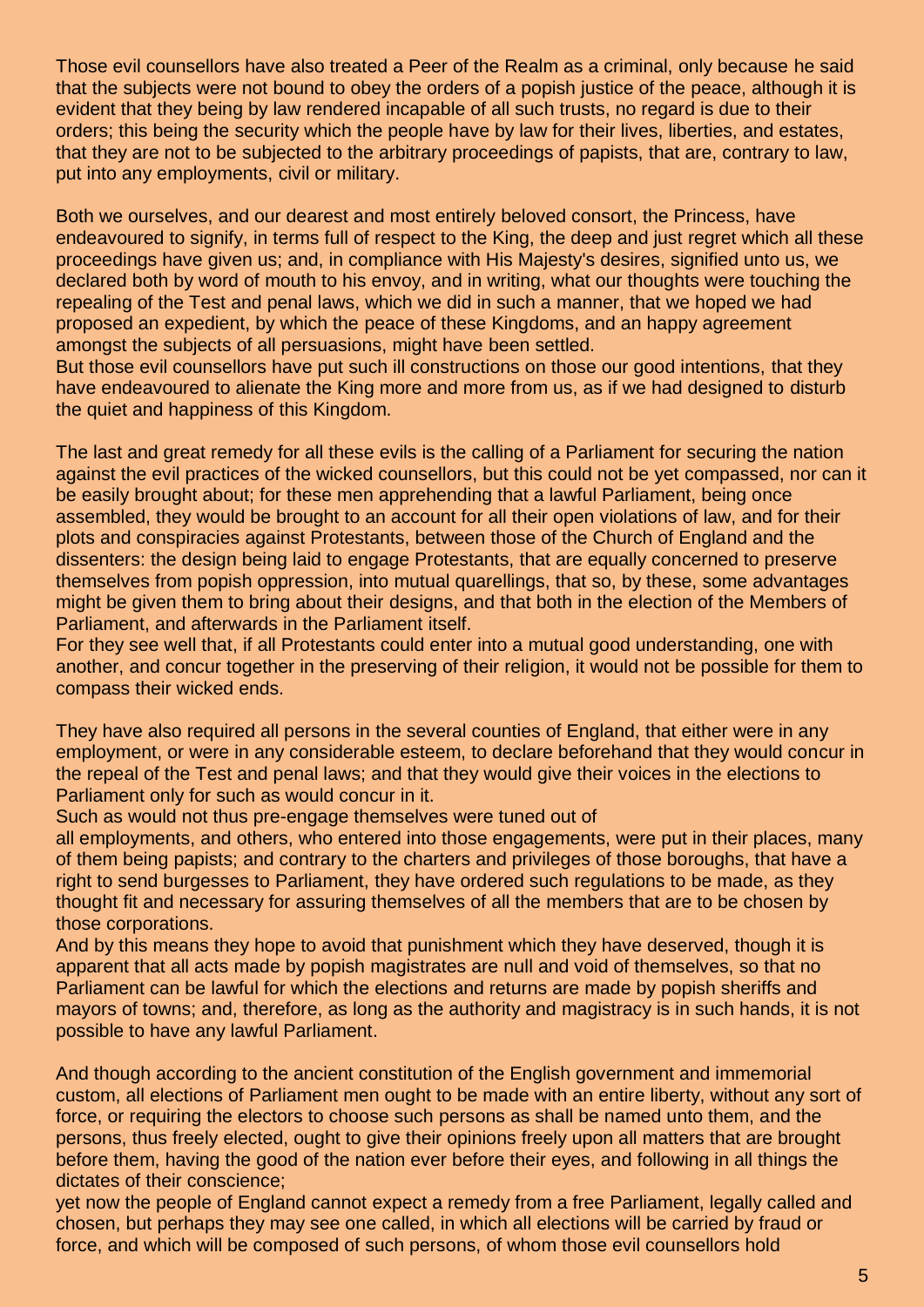themselves well assured, in which all things will be carried on according to their direction and interest, without any regard to the good or happiness of the nation. Which may appear evidently from this, that the same persons tried the members of the last Parliament, to gain them to consent to the repeal of the Test and penal laws, and procured that Parliament to be dissolved when they found that they could not, neither by promises, or threatenings, prevail with the members to comply with their wicked designs.

But, to crown all, there are great and violent presumptions inducing us to believe that those evil counsellors, in order to their carrying on their ill designs, and to the gaining to themselves more time for effecting the same, for the encouraging of their accomplices, and for the discouraging all good subjects, have published that the Queen hath brought for[th] a son: though there have appeared, both during the Queen's pretended bigness, and in the manner in which the birth was managed, so many just and visible grounds of suspicion, that not only we ourselves, but all the good subjects of these Kingdoms, do vehemently suspect that the pretended Prince of Wales was not born by the Queen.

And it is notoriously known to all the world, that many both doubted of the Queen's bigness, and of the birth of the child, and yet there was not any one thing done to satisfy them, or put an end to their doubts.

And since our dearest and most entirely beloved consort, the Princess, and likewise we ourself, have so great an interest in this matter, and such a right, as all the world knows, to the succession of the Crown;

since also the English did in the year 1672, when the States General of the United Provinces were invaded in a most unjust war, use their utmost endeavours to put an end to that war, and that in opposition to those who were then in government, and, by their so doing, they ran the hazard of losing both the favour of the Court and their employments; and since the English nation has ever testified a most particular affection and esteem, both to our dearest consort, the Princess, and to ourself, we cannot excuse ourself from espousing their interest in a matter of so high consequence, and from contributing all that lies in us for the maintaining both the Protestant religion and the laws and liberties of these Kingdoms, and for the securing to them the continual employment of all their rights; to the doing of which we are most earnestly solicited by a great many lords, both spiritual and temporal, and by many gentlemen and other subjects of all ranks.

Therefore it is, that we have thought fit to go over into England, and to carry over with us a force sufficient, by the blessing of God, to defend us from the violence of these evil counsellors. And we, being desirous that our intentions in this matter be rightly understood, have for this end prepared this Declaration, in which as we have hitherto given a true account of the reasons inducing us to it, so we now think fit to declare, that this our expedition is intended for no other design, but to have a free and lawful Parliament assembled, as soon as possible; and that, in order to this, all the late charters by which the election of burgesses is limited, contrary to the ancient custom, shall be considered as null and of no force; and likewise all magistrates, who have been unjustly turned out, shall forthwith reassume their former employments, as well as the boroughs of England shall return again to their ancient prescriptions and charters; and, more particularly, that the charter of the ancient and famous City of London shall again be in force; and that the writs for the Members of Parliament shall be addressed to the proper officers, according to custom; that also none be suffered to choose, or to be chosen, Members of Parliament, but such as are qualified by law; and that the Members of Parliament being thus lawfully chosen, they shall meet and sit in full freedom, that so the two Houses may concur in the preparing [of] such laws, as they upon free and full debate shall judge necessary and convenient, both for confirming and executing the law concerning the Test, and such other laws as are necessary

for the securing and maintenance of the Protestant religion; as likewise for making such laws as may establish a good assurance between the Church of England and the Protestant dissenters, as also for the covering and securing of all such, who will live peaceably under the government as becomes good subjects, from all persecution upon the account of their religion, even papists themselves not excepted,